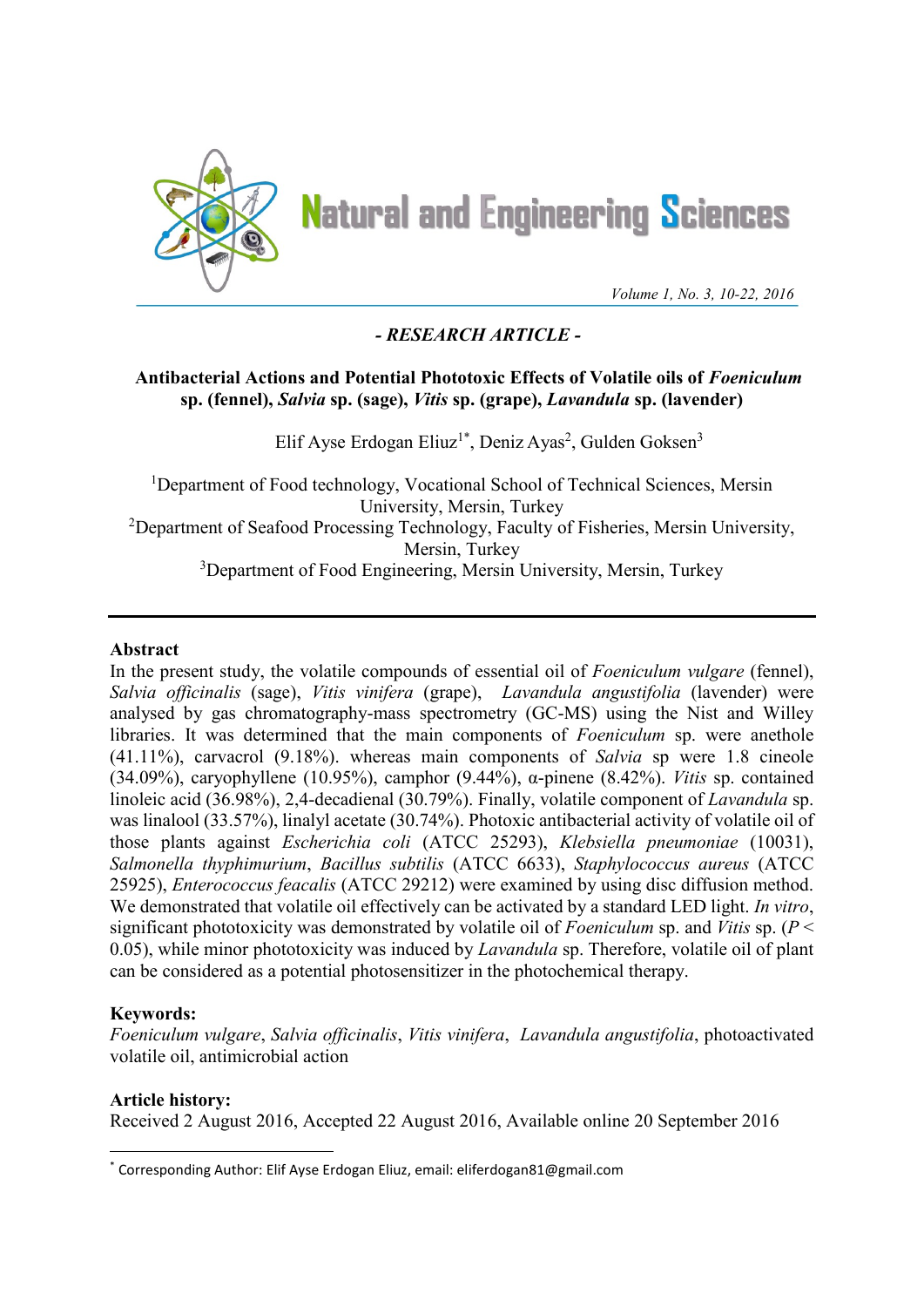### **Introduction**

*Foeniculum vulgare* (fennel), *Salvia officinalis* (sage), *Vitis vinifera* (grape), *Lavandula angustifolia* (lavender) are natural floristic plants of Turkey and quite important medicinal and aromatic plants due to their strong biological properties (Marotti et al., 1994; Wu et al., 2012; Vislocky & Fernandez, 2010; Hongratanaworakit, 2011). Especially, their essential oils have an important role in traditional usage as antibacterials, antifungals, antivirals, and insecticides (Bakkali et al., 2008). They are terpenes and oxygenated compounds that contribute to pharmacological effects (Prabuseenivasan et al., 2006). *Foeniculum vulgare* (Mill) belongs to family Apiaceae, cultivated in some countries such as India, China and Egypt. In our country, it grows in especially in west and south regions (Ozcan et al., 2007; Diao et al., 2014). The volatile oil of fennel was reported anti-spasmodic, anti-allergic, diuretic, anti-inflammatory, analgesic and antioxidant, antimicrobial properties (Ebeed et al., 2010; Kooti et al., 2015). *Salvia,* a member of Laminaceae, is widespread in Mediterranean and employed in traditional recipes and comprises more than 1000 species distributed in many regions of the world (Erdemoglu et al., 2006; Kamatou et al., 2008). Many *Salvia* species as *Salvia officinalis* have commercial important and their essential oils were used in traditional medicine and aromatherapy due to many active substances (Walch et al., 2011). Genus Vitis were known that have approximately 14,000 cultivars and its different extracts have used in conditions like skin diseases, burning sensations, asthmas hemorrhages, and bronchitis anemia in folk medicine. Anatolia was known as the origin of viticulture, especially for *Vitis vinifera,* in eastern and southeastern regions of Turkey (Parekh & Chanda, 2006; Ergul et al., 2011). Finally, native to a large part of the Mediterranean region, the Lavandula genus, belongs to Lamiaceae, is principally cultivated worldwide for its essential oils, especially in aromatherapy products. The genus have approximately 20 species and the most popular are *Lavandula angustifolia*, *Lavandula latifolia* and *Lavandula intermedia*. (Lis-Balchin, 1999, Torras-Claveria et al., 2007).

Natural products have therapeutic and antimicrobial properties which were published a great amount of data (Lopez et al., 2001). Especially, many studies about antimicrobial action of volatile oil of plants have critical important in pharmacology. Thus, numerous studies were reported to determine antibacterial activities of plant essential oils against pathogen bacteria. However, there is a lack of studies performed to determine antibacterial performance in presence of photo activated oils. Because, the components of essential oil are highly affected by environmental factors (Tip-pyang et al., 2000; Rahimmalek et al., 2009). Thus, our paper have presented a comparison research about volatile oils of fennel, sage, grape, lavender and an antibacterial study in relation to light and dark treatments.

#### **Material and Method**

**Plant material:** Aerial parts of *Foeniculum vulgare* Mill, *Salvia officinalis* L., *Vitis vinifera* L., *Lavandula angustifolia* L. were collected in Mersin-Adana (Turkey), 2015. The botanical identification of the plants were done according to Davis's book (Davis et al., 1988). Dried aerial parts of each plant (100 g) were subjected to hydro distillation for 3 h according to the standard procedure described in the *European Pharmacopoeia*. (Council of Europe, 2004). The oils were solubilized in *n*-hexane, dried over anhydrous sodium sulfate and N<sub>2</sub> to remove *n*hexane. Samples were stored at +4°C in the dark until tested and analyzed.

**GC/MS analysis:** The GC/MS analysis was performed on an Agient 7890A; fitted with an apolar HP-5MS fused-silica capillary column (30 m  $\times$  0.25 mm i.d., 0.33 µm film thickness);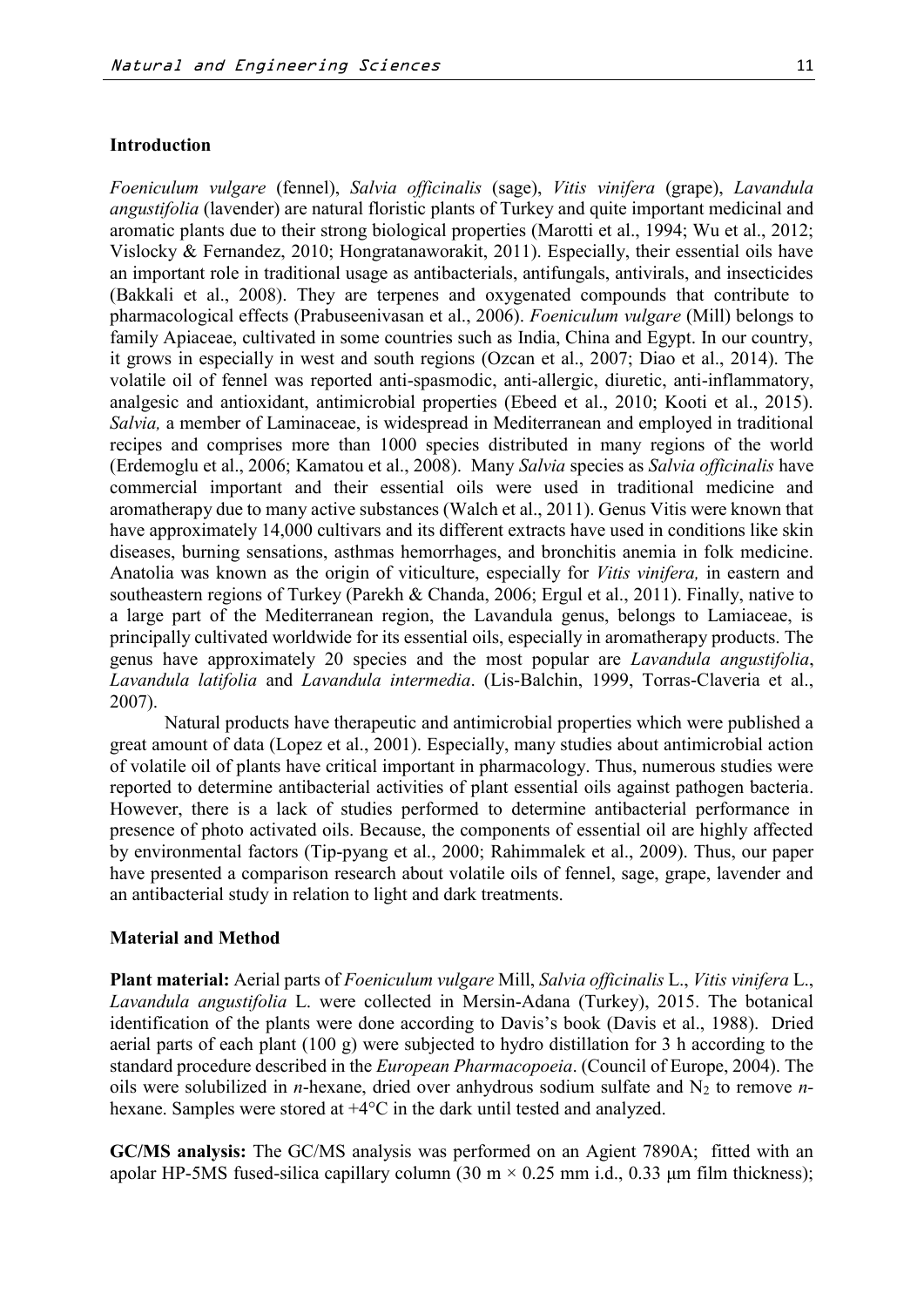Column temperature: 60°C, with 20 min initial hold, and then to 240°C at 20°C/min, and then to 300°C (20 min); injection mode Split 1/50. Analysis was coupled to an Agilent Mass Selective Detector MSD 5975; ionization energy voltage 70 eV. Mass spectra were scanned in the range 30–550 amu. Most constituents were identified by gas chromatography- mass spectra by comparison of their Kovats retention indices (Ri) by comparison of the mass spectra on both columns with either those stored in NIST 02 and Wiley 275 libraries or with those from the literature. The Kovats retention indices were determined in relation to a homologous series of *n*-alkanes (C5–C40), under the same operating conditions.

#### **Antibacterial and Phototoxic Activity screening**

The bacteria used for antibacterial and phototoxic activity screening; *Escherichia coli* (ATCC 25293), *Klebsiella pneumoniae* (10031), *Salmonella thyphimurium*, *Bacillus subtilis* (ATCC 6633), *Staphylococcus aureus* (ATCC 25925), *Enterococcus feacalis* (ATCC 29212). The bacteria inoculum was prepared in 4 ml-Triptic Soy Broth medium and incubated at  $37^{\circ}$ C, overnight. Then, the culture suspensions were adjusted to 0.5 McFarland Standard Turbidity ( $\sim$  $10^4$  for bacteria CFU per milliliter) (McFarland, 1987) and prepared daily and stored at  $+4$  °C until use.

The Micro broth dilution technique was employed to compare the antimicrobial activities of the volatile oils. This method was used to determine the minimum inhibitory concentration (MIC; lowest concentration causing complete visible growth inhibition), Minimal Bactericidal Concentration (MBC; lowest concentration killing 99.9% cells) according to guideline of the National Committee for Clinical Laboratory Standards (CLSI, 2014; Dabur et al., 2007). For the antimicrobial activity experiment; volatile oil of each plant was dissolved at 4 mg/ml with dimethyl sulfoxide (DMSO; 15%). A 100 µl portion of the volatile oil samples was poured into the first order wells of a 96-well microplate, which 100 µl portion of the Mueller Hinton Broth (MHB) solution had already been poured. Then, two-fold serial dilutions of volatile oils were performed and final diluted concentration of master was 0.031 mg/ml. Finally, 5 µl of each microorganisms was added into the well. For the negative control, MHB containing DMSO (15 %) and essential oil without microorganisms were used. For the positive control, MHB with 15%DMSO but no oil, was used. All of the plates were incubated at 37 ºC for 12 hours, the growth (turbidity) was measured at 600 nm and three replicates were done for each plant oil. Then, 5µl culture of all wells was inoculated on MHB agar plates for 12 hours at 37ºC for determine MBC (Fabio et al., 2007; Zora; et al., 2010).

The agar disc diffusion method was employed to compare the phototoxic antimicrobial activities of the volatile oil in dark and light which is a standard white LED source. When experiment performed, a certain amount of bacteria dilution was spread on a solid agar medium in Petri dishes (Nutrient agar). Filter paper discs (6 mm in diameter) were previously soaked in 5 µL of the essential oil and placed on the bacteria plates and then incubated at 37°C for 24 h. The diameters of the inhibition zones were measured in millimeters [\(Tepe et al., 2004,](http://www.ncbi.nlm.nih.gov/pmc/articles/PMC3609378/#b19)  [Bouhadjera et al., 2005\). F](http://www.ncbi.nlm.nih.gov/pmc/articles/PMC3609378/#b19)or the positive control, Streptomycin (Sigma P,  $1 \mu L$ ) was applied to the discs from stock solution (1 mg/mL). The experiments were performed as triplicate in light and dark treatment. Sterile distilled water was used as negative control. Data on the inhibitory effects of oils on bacteria was analyzed by variance analysis (ANOVA) using Mann-Whitney U. The separation of means was done by using the Least Significant Difference (LSD) test at P˂0.05.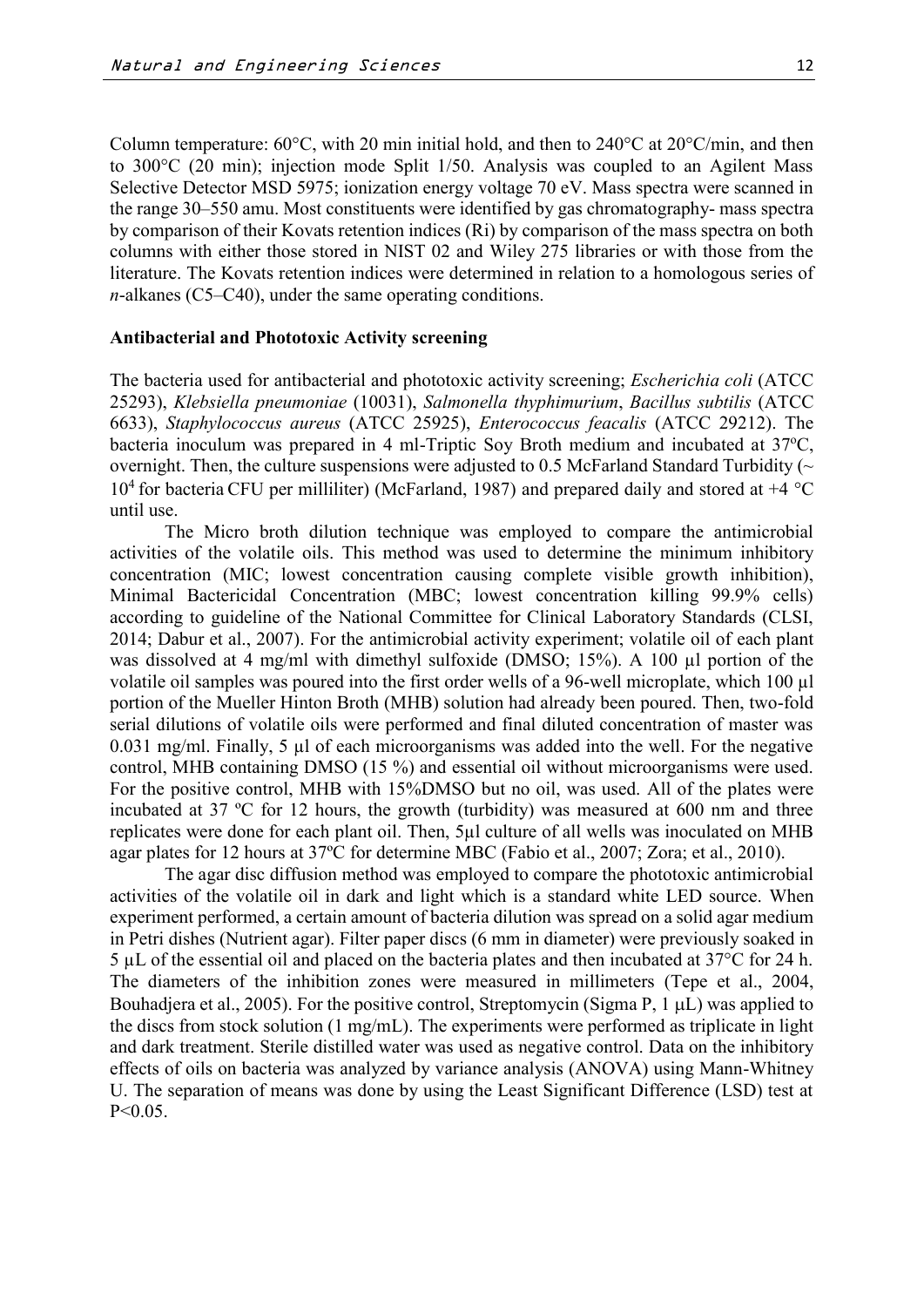### **Results**

The compositions of volatile oils from *Foeniculum vulgare* (fennel), *Salvia officinalis* (sage), *Vitis vinifera* (grape), *Lavandula angustifolia* (lavender) were determined by comparing the relative retention times and mass spectra from data library (Table 1). In literature, the essential oils were characterized by the dominant presence of one, two or three components in.

**Table 1.** Chemical composition of the volatile oils from *F. vulgare*, *S. officinalis*, *V. vinifera* and *L. angustifolia*. RI: Kovats retention index on HP-5MS column; relative peak area (%): more than 0.05.

|                           |                              | F. vulgare               |                              | S. officinalis           |                | V. vinifera              |                          | L. angustifolia              |
|---------------------------|------------------------------|--------------------------|------------------------------|--------------------------|----------------|--------------------------|--------------------------|------------------------------|
| Compound                  | $\frac{1}{2}$                | RI                       | $\frac{0}{0}$                | <b>RI</b>                | $\%$           | <b>RI</b>                | $\frac{0}{0}$            | $\mathbf{R}$                 |
| $\gamma$ terminene        |                              | $\overline{a}$           | 0,25                         | 930                      |                |                          |                          |                              |
| $\alpha$ pinene           | 0,84                         | 975                      | 8,42                         | 937                      |                | $\overline{\phantom{0}}$ | 0,29                     | 945                          |
| Camphene                  |                              |                          | 3,32                         | 952                      |                | $\overline{a}$           | 0,31                     | 947                          |
| 3-octanone                | $\overline{\phantom{a}}$     |                          |                              | -                        |                | $\overline{a}$           | 0,90                     | 956                          |
| $\beta$ phellandrene      | 0,11                         | 958                      |                              |                          |                |                          | $\overline{\phantom{0}}$ |                              |
| Thujene                   | 0,07                         | 963                      |                              |                          |                |                          |                          |                              |
| $\beta$ -Myrcene          | $\blacksquare$               |                          |                              |                          |                |                          | 0,72                     | 966                          |
| $\beta$ pinene            | 0,24                         | 995                      | 4,10                         | 971                      |                |                          |                          |                              |
| n-Hexyl acetate           | $\blacksquare$               |                          |                              |                          |                | -                        | 1,03                     | 1001                         |
| delta-3-carene            | 0,12                         | 1002                     | 0,08                         | 1002                     |                | $\overline{a}$           | 1,40                     | 1003                         |
| o-cymene                  | 2,36                         | 1003                     |                              |                          |                |                          |                          | $\qquad \qquad \blacksquare$ |
| Limonene                  | 4,97                         | 1004                     |                              |                          |                |                          |                          | $\blacksquare$               |
| 1,8-Cineole               | 0,34                         | 1005                     | 34,09                        | 1005                     | 0,78           | 1004                     | 5,15                     | 1004                         |
| $\beta$ -ocimene          | $\blacksquare$               |                          |                              |                          |                |                          | 1,05                     | 1005                         |
| Linalool Oxide            | 0,21                         | 1008                     |                              |                          |                | $\overline{a}$           | $\blacksquare$           | $\blacksquare$               |
| Trans linalool oxide      | 0,17                         | 1010                     |                              |                          | $\overline{a}$ | $\overline{\phantom{0}}$ | 0,35                     | 1008                         |
| Sabinene hydrate          |                              |                          | 0,07                         | 1008                     |                |                          |                          |                              |
| Linalool                  | 6,11                         | 1011                     | 0,93                         | 1010                     |                | -                        | 33,57                    | 1014                         |
| $\alpha$ -Pinene oxide    |                              | ÷,                       | 0,05                         | 1012                     |                | $\blacksquare$           | $\blacksquare$           | $\blacksquare$               |
| $\alpha$ -terpinolene     |                              | $\overline{\phantom{0}}$ | $\frac{1}{2}$                | $\overline{a}$           |                | $\overline{\phantom{0}}$ | 0,24                     | 1013                         |
| $\alpha$ -Thujone         |                              | $\overline{\phantom{0}}$ | 0,48                         | 1013                     |                |                          |                          |                              |
| $\beta$ Thujene           |                              | -                        | 0,89                         | 1014                     |                |                          |                          |                              |
| Propanoic acid            |                              |                          | $\blacksquare$               | $\overline{\phantom{a}}$ |                | $\overline{a}$           | 0,27                     | 1015                         |
| Camphor                   | 0,04                         | 1017                     | 9,44                         | 1017                     |                | $\overline{\phantom{0}}$ | 6,54                     | 1017                         |
| 2,8-Menthadien-1-ol       | 0,20                         | 1015                     |                              |                          |                |                          |                          |                              |
| p-Menthanone              | 0,26                         | 1018                     | $\qquad \qquad \blacksquare$ |                          |                |                          |                          | -                            |
| Borneol                   | 0,15                         | 1019                     | 5,84                         | 1019                     |                |                          | 3,70                     | 1019                         |
| n-Hexyl butyrate          |                              |                          |                              |                          |                |                          | 0,47                     | 1020                         |
| $\alpha$ -terpinol        | $\qquad \qquad \blacksquare$ | $\blacksquare$           | 3,76                         | 1200                     |                |                          | 1,77                     | 1200                         |
| 4-Terpinenol              | 0,34                         | 1200                     |                              |                          |                |                          |                          |                              |
| <b>B</b> Frenchyl alcohol | 0,26                         | 1201                     |                              |                          |                |                          |                          |                              |
| 2,4-Decadienal-(E,E)-     | $\overline{\phantom{0}}$     | -                        |                              |                          | 30,79          | 1202                     |                          |                              |
| Estragole                 | 3,19                         | 1202                     |                              |                          |                |                          |                          |                              |
| 2-Pinen-4-one             |                              | $\overline{\phantom{0}}$ | 0,09                         | 1203                     | $\blacksquare$ |                          |                          | $\blacksquare$               |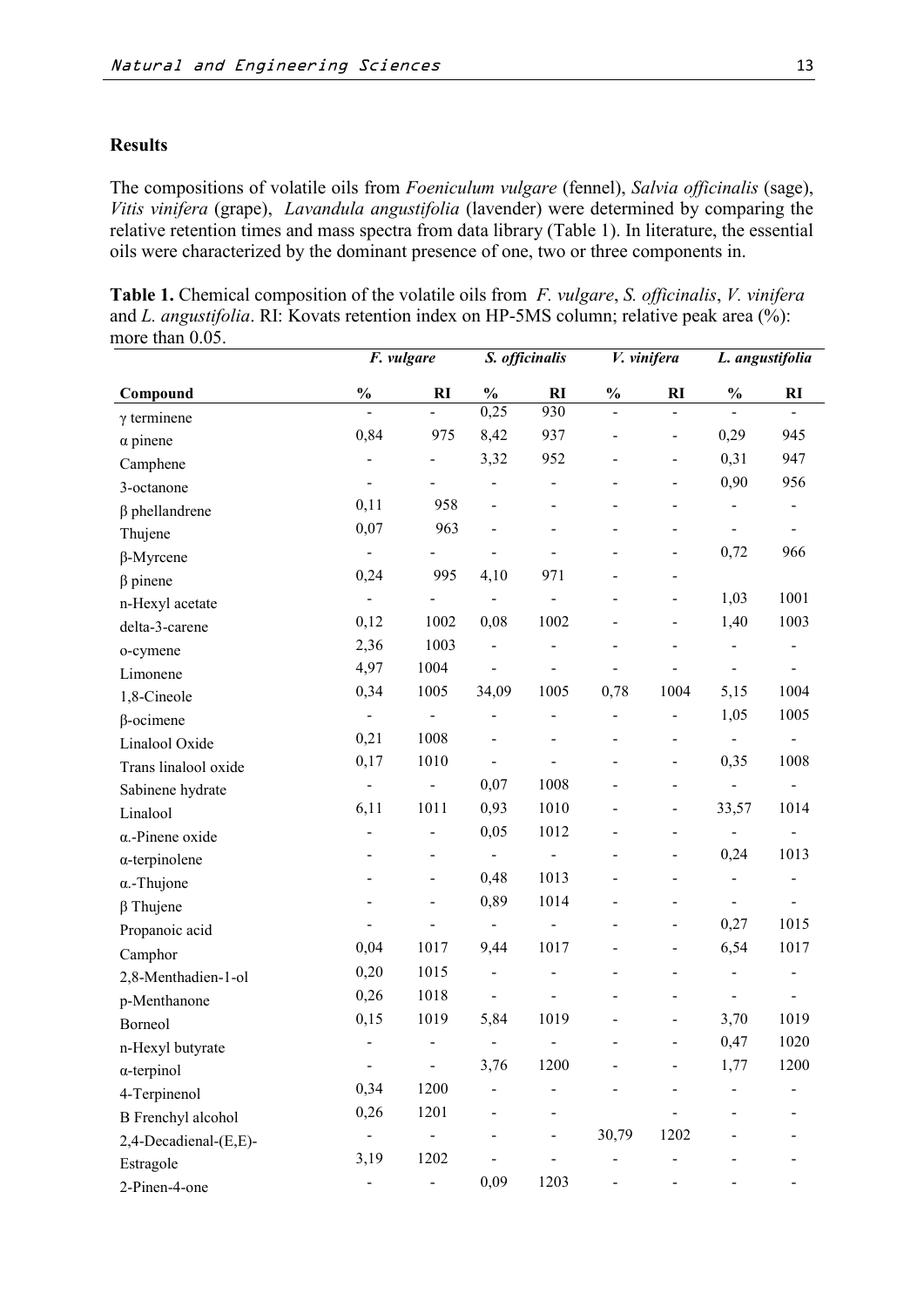| Dihydrocarvone                 | 0,14                         | 1203                     |                              |                              |                          |                              |                              |                              |
|--------------------------------|------------------------------|--------------------------|------------------------------|------------------------------|--------------------------|------------------------------|------------------------------|------------------------------|
| Trans-Carveol                  | 0,34                         | 1204                     |                              |                              |                          |                              |                              |                              |
| Fenchyl acetate                | 0,34                         | 1205                     |                              |                              |                          |                              |                              |                              |
| Linalyl acetate                | $\overline{\phantom{0}}$     | -                        | 0,19                         | 1206                         |                          |                              | 30,74                        | 1207                         |
| Lavandulyl acetate             | $\overline{a}$               | $\overline{\phantom{0}}$ |                              |                              |                          | $\qquad \qquad \blacksquare$ | 1,95                         | 1210                         |
| 1-carvone                      | 6,53                         | 1207                     |                              |                              |                          |                              |                              |                              |
| Aubepine                       | 5,13                         | 1208                     |                              |                              |                          |                              |                              |                              |
| Thyme camphor                  |                              | $\overline{\phantom{0}}$ | 0,13                         | 1211                         |                          |                              |                              |                              |
| Anethole (anise camphor)       | 41,11                        | 1220                     | $\overline{a}$               |                              |                          |                              |                              |                              |
| Carvacrol                      | 9,18                         | 1226                     | 0,09                         | 1213                         |                          |                              |                              |                              |
| Hexyl tiglate                  | $\overline{a}$               | $\overline{\phantom{0}}$ | $\frac{1}{2}$                |                              |                          |                              | 0,47                         | 1214                         |
| Neryl acetate                  |                              |                          | $\overline{a}$               | $\overline{\phantom{0}}$     |                          | $\overline{\phantom{a}}$     | 0,50                         | 1217                         |
| $\alpha$ -Terpinene            | L,                           | -                        | 0,30                         | 1217                         |                          |                              |                              |                              |
| $\alpha$ cubebene              |                              |                          | 0,04                         | 1218                         |                          |                              |                              |                              |
| m-Mentha-1,8-diene             | 0,10                         | 1271                     | $\frac{1}{2}$                |                              |                          |                              |                              |                              |
| E-ocimenone                    | 0,10                         | 1275                     | $\overline{a}$               | $\qquad \qquad \blacksquare$ |                          |                              |                              |                              |
| $\alpha$ -Copaene              | $\blacksquare$               | $\overline{\phantom{0}}$ | 0,39                         | 1400                         |                          |                              |                              |                              |
| 2-propanone                    | 0,72                         | 1400                     | $\overline{\phantom{0}}$     |                              |                          |                              |                              |                              |
| α.-Bergamotene                 | $\overline{\phantom{0}}$     |                          | $\overline{\phantom{0}}$     |                              |                          |                              | 0,19                         | 1400                         |
| Eugenol methyl ether           | $\frac{1}{2}$                |                          | 0,15                         | 1401                         |                          |                              |                              |                              |
| Zingiberene                    |                              |                          | $\overline{a}$               |                              |                          |                              | 0,18                         | 1402                         |
| Methyleugenol                  | 0,23                         | 1402                     | $\overline{\phantom{0}}$     |                              |                          |                              |                              |                              |
| Iso caryophyllene              | $\qquad \qquad \blacksquare$ | $\frac{1}{2}$            | 0,12                         | 1404                         |                          |                              |                              |                              |
| (+)-Aromadendrene              | 0,09                         | 1413                     | 0,08                         | 1405                         |                          |                              |                              |                              |
| Caryophyllene                  | 0,14                         | 1406                     | 10,95                        | 1406                         |                          |                              | 1,69                         | 1406                         |
| 1H-Cycloprop[e]azulene         | -                            | -                        | 0,24                         | 1408                         |                          |                              | -                            |                              |
| $\beta$ caryophylene           |                              | -                        | 0,22                         | 1409                         |                          |                              |                              |                              |
| $\beta$ .-Selinene             |                              | -                        | 2,41                         | 1410                         |                          |                              |                              |                              |
| Naphthalene                    |                              |                          | 0,54                         | 1411                         |                          |                              |                              |                              |
| trans-Caryophyllene            |                              |                          | 0,06                         | 1412                         |                          |                              |                              |                              |
| $\beta$ .-Bisabolene           |                              |                          | 0,62                         | 1453                         |                          |                              | $\qquad \qquad \blacksquare$ | $\qquad \qquad \blacksquare$ |
| $trans$ -. $\beta$ .-Farnesene |                              |                          |                              |                              |                          |                              | 0,88                         | 1470                         |
| Germacrene B                   |                              | -                        | 0,05                         | 1414                         |                          |                              | 0,56                         | 1481                         |
| delta.-Cadinene                | -                            | $\overline{\phantom{0}}$ | 0,73                         | 1415                         |                          | $\blacksquare$               |                              |                              |
| α.-Calacorene                  |                              |                          | 0,06                         | 1418                         |                          |                              |                              |                              |
| (-)-Caryophyllene oxide        |                              |                          | 0,35                         | 1420                         |                          |                              |                              |                              |
| Dillapiole                     | 0,25                         | 1600                     | $\overline{\phantom{0}}$     | $\frac{1}{2}$                |                          |                              |                              |                              |
| Caryophyllene oxide            |                              |                          | 3,40                         | 1600                         |                          |                              | 0,43                         | 1603                         |
| α.-Bisabolol                   |                              |                          |                              |                              |                          |                              | 0,79                         | 1616                         |
| (-)-Kaurene                    |                              | $\overline{\phantom{0}}$ | 0,08                         | 1801                         |                          |                              |                              |                              |
| Methyl palmitate               |                              |                          | $\qquad \qquad \blacksquare$ | $\overline{\phantom{0}}$     | 6,90                     | 1806                         |                              |                              |
| Oleic acid, methyl ester       |                              |                          |                              | $\overline{\phantom{0}}$     | 5,47                     | 2001                         |                              |                              |
| Ethyl palmitate                | 0,10                         | 2000                     |                              |                              | $\overline{\phantom{0}}$ |                              |                              |                              |
| Ethyl linoleate                | 0,30                         | 2001                     |                              |                              |                          |                              |                              |                              |
| Ethyl Oleate                   | 0,17                         | 2002                     |                              |                              |                          |                              |                              |                              |
|                                |                              |                          |                              |                              |                          |                              |                              |                              |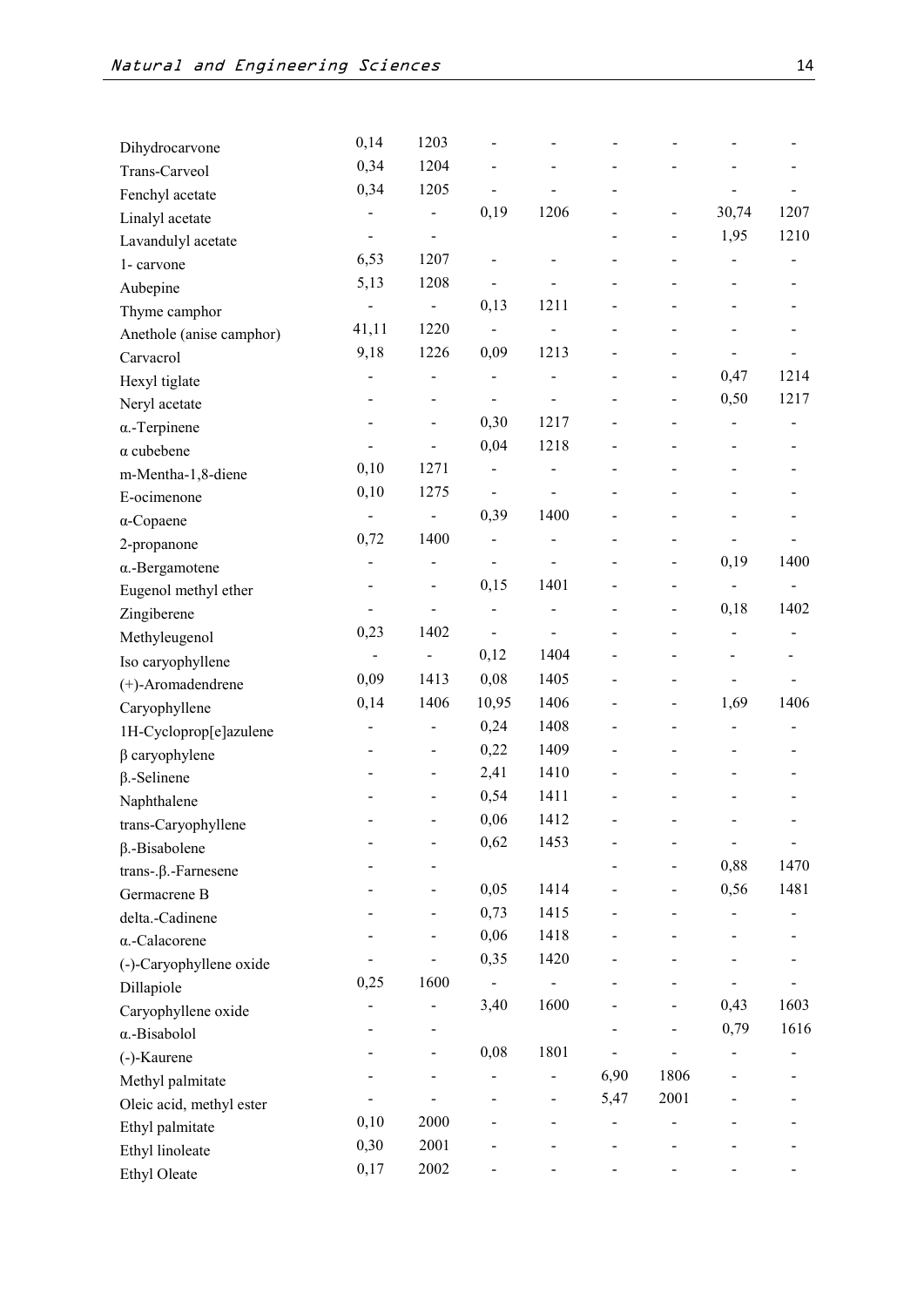| <b>Total</b>              | 84,95                    |                          | 93.01          |        | 88.25 |      | 96,14          |                          |
|---------------------------|--------------------------|--------------------------|----------------|--------|-------|------|----------------|--------------------------|
| Linoleic acid ethyl ester | $\overline{\phantom{0}}$ | $\sim$                   | $\blacksquare$ | $\sim$ | 4.88  | 2007 | $\sim$         | $\blacksquare$           |
| Linoleic acid             | -                        | $\overline{\phantom{0}}$ | $\blacksquare$ | $\sim$ | 39.43 | 2004 | $\blacksquare$ | $\overline{\phantom{a}}$ |

The results of the chemical analyses of the volatile oils of the different plants are presented in Table 1. It was determined that the main components of *F. vulgare* were anethole (41.11%), carvacrol (9.18%), 1-carvone (6.53%), linalool (6.11%), limonene (4.97%), aubepine (5.13%), estragole (3.19%), *o*-cymene (2.36%) whereas main components of *S.officinalis* were 1,8 cineole (34.09%), caryophyllene (10.95%), camphor (9.44%),  $\alpha$ -pinene (8.42%), borneol (5.84%), β-pinene (4.10%), α-terpineol (3.76%), caryophyllene oxide (3.40%), camphene (3.32%). *V. vinifera* contained linoleic acid (36.98%), 2,4-decadienal (30.79%), methyl palmitate (6.90%), oleic acid-methyl ester (5.47%). Finally, volatile component of *L. angustifolia* were linalool (33.57%), linalyl acetate (30.74%), camphor (6.54%), 1,8 cineole (5.15%), borneol (3.70).

Terpenes were the most abundant volatiles detected in aromatic plants. In our study, we reported grape oil contain relatively narrow chemical profile while the volatile oils of fennel, sage and lavender were rich in diversity of compound. The common component for volatile oils studied were determined as 1, 8-cineole and its relative percentage was %0.34 for fennel; %34.09 for sage; %0.78 for grape; %5.15 for lavender.

The antibacterial activity of essential oils of *F. vulgare* (fennel), *S. officinalis* (sage), *V. vinifera* (grape), L*. angustifolia* (lavender) were showed on Table 2. The volatile oils investigated showed better activity against Gram-positive than Gram-negative bacteria. The antibacterial activity of oils tested in the study can be presented as: Sage>Lavender>Fennel>Grape. Grape oil showed the lowest antibacterial activity in the microdilution method, MIC at  $0, 25-1 \mu g/mL$ and MBC at 2–4 µg/mL. Fennel and Lavender oil showed similar antibacterial activity with MIC of 0,062-1  $\mu$ g/mL and MBC of 0, 5–4  $\mu$ g/mL. Sage oil also exhibited the highest antibacterial activity with MIC of 0,062-0, 5 µg/mL and MBC of 0, 5–4 µg/mL.

|                                     | Fennel |                | Sage   |                | Grape      |            | Lavender |                |
|-------------------------------------|--------|----------------|--------|----------------|------------|------------|----------|----------------|
|                                     | MIC    | MBC.           | MIC.   | <b>MBC</b>     | <b>MIC</b> | <b>MBC</b> | MIC.     | <b>MBC</b>     |
| Escherichia coli G(-)               |        | $\overline{4}$ | 0.5    |                |            | >4         |          | 4              |
| Klebsiella pneumoniae G(-)          |        | $\overline{4}$ | 0.25   | 2              | 0.5        | 4          | 0.5      | $\overline{4}$ |
| Salmonella typhimurium $G(-)$       | 0.5    | 2              | 0.5    | $\overline{4}$ |            | 2          | 0.5      | 2              |
| <i>Bacillus subtilis</i> $G(+)$     | 0,125  | 2              | 0.5    | $\overline{4}$ | 0.5        | 2          | 0.25     |                |
| Staphylococcus aureus $G(+)$        | 0,062  | 0.5            | 0.25   | 2              | 0.25       | 2          | 0.062    | 0.5            |
| <i>Enterococcus faecalis</i> $G(+)$ | 0.25   |                | 0.0625 |                | 0.5        | 2          | 0.5      |                |

**Table 2.** Antimicrobial activity of *F. vulgare*, *S. officinalis*, *V. vinifera* and *L. angustifolia*. volatile oil indicated as inimal Inhibitory Concentrations (MIC; mg/ml); Minimal Bactericidal Concentration (MBC mg/ml) on the table.

In part of our containing research into medical plants, we investigated their phototoxic antimicrobial activity as well as volatile oil composition of plants. In this study, the diameter of growth inhibition zone (mm) for incubation with LED light was better than incubation in dark against bacteria against *Escherichia coli*, *Klebsiella pneumoniae*, *Salmonella thyphimurium*, *Bacillus subtilis*, *Staphylococcus aureus*, *Enterococcus feacalis* (Table 3). The maximal inhibition zone of volatile oils in dark incubation conditions was 2, 64 mm of *L. angustifolia* volatile oil for *E. coli*; the lowest was 0,44 mm of *V. vinifera* against *E. feacalis*.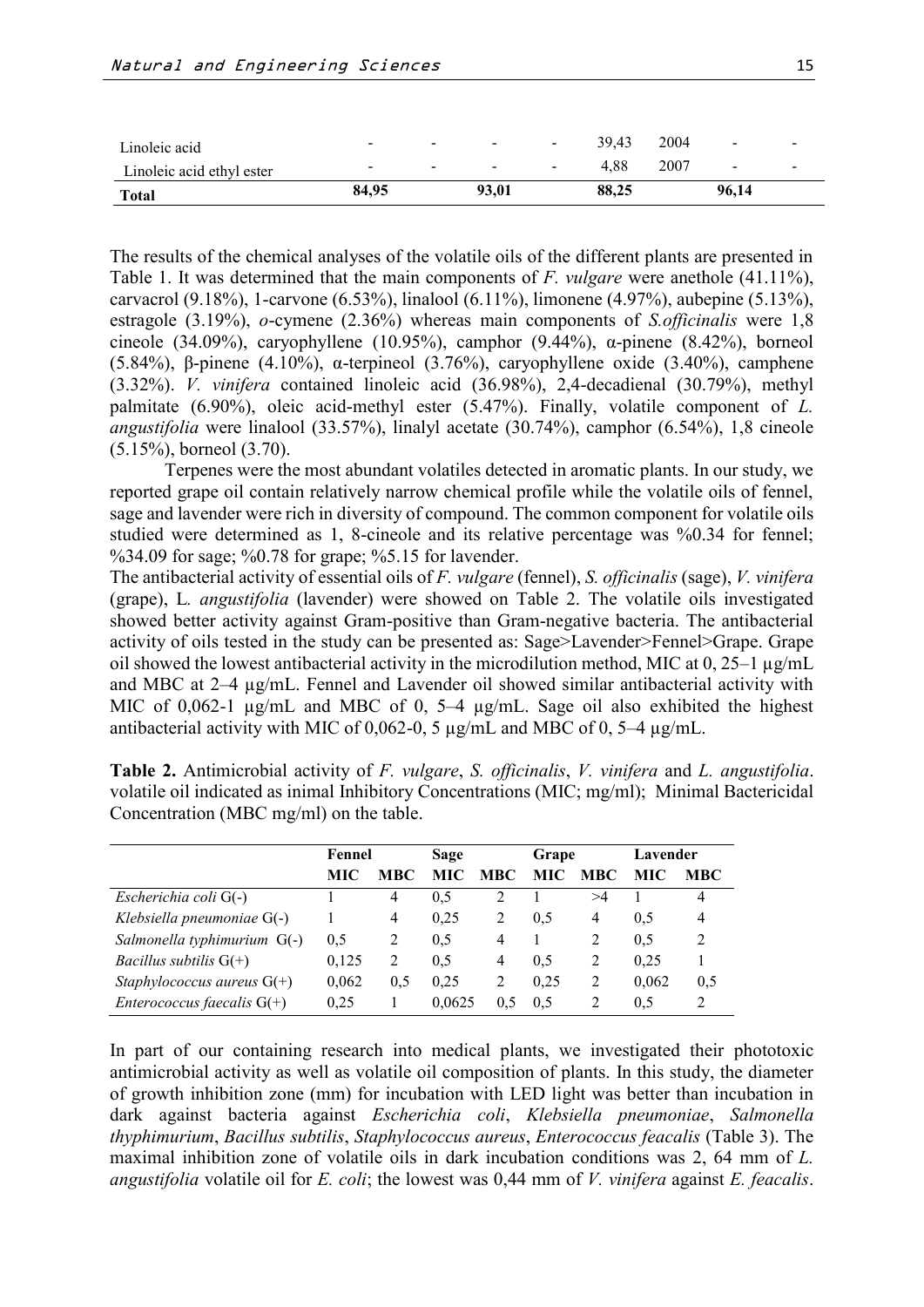In addition, the maximal inhibition zone of photo activated volatile oils was 4,75 mm of *S. officinalis* against *E. coli*; the lowest was 1,18 mm of *V. vinifera* against *S. aureus*. Strong antibacterial activity in dark treatment was noticed for *F. vulgare* (0,9–1,9 mm), *Salvia officinalis* (1,2–1,9 mm), *V. vinifera* (0,44–2,00 mm) and especially for *L.angustifolia* (2,23– 2,64 mm) against bacteria. More strong antibacterial activity was shown for *Foeniculum* sp. (2,1–3,1 mm), *S. officinalis* (2,76–4,75 mm), *V. vinifera* (1,18–3,01 mm) and for *Lavandula* sp. (2,6–4,7 mm) against bacteria in the presence of photoactivated volatile oil. The phototoxic antibacterial activity of volatile oils tested in disc diffusion method can be presented as: *F. vulgare* (dark) < *F. vulgare* (light); *S. officinalis* (dark) < *S. officinalis* (light); *V. vinifera* (dark) < *V. vinifera* (light); *L.angustifolia* (dark) < *L.angustifolia* (light).

**Table 3.** Antibacterial activity of *F. vulgare*, *S. officinalis*, *V. vinifera* and *L. angustifolia* volatile oils  $(5 \mu L)$  in disc-diffusion method, inhibition zones in dark or light treatment (mm). Abbreviations: strep: Streptomycin. The same letter means that differences of inhibition zone were istatistically significant.

|                                     | Fennel           |                  | Sage                |                  | <b>Grape</b>                                          |                     | Lavender |      | Strep.                |      |
|-------------------------------------|------------------|------------------|---------------------|------------------|-------------------------------------------------------|---------------------|----------|------|-----------------------|------|
|                                     | dark             |                  | light dark          |                  | light dark                                            | light               |          |      | dark light dark light |      |
| Escherichia coli $G(-)$             | 19               | 2.9              | 1.74 <sup>c</sup>   | $4.75^{\circ}$ 2 |                                                       | 3,01                | 2.64     | 3.95 | 2.53                  | 2,86 |
| Klebsiella pneumoniae $G(-)$        | 1.2 <sup>a</sup> | $3.1^a$          | 1.9                 | 3.8              | 0.76                                                  | 1.21                | 2.35     | 4.7  | 2.33                  | 2,03 |
| Salmonella typhimurium G(-)         | 0.9 <sup>b</sup> | 2.3 <sup>b</sup> | 1.9                 | 3.8              | $0.5^e$                                               | 1.8 <sup>e</sup>    | 2.3      | 4.7  | 3.69                  | 3.55 |
| <i>Bacillus subtilis</i> $G(+)$     | 1.27             | 2,1              | 1.2                 | 2.76             | $0.5$ <sup>f</sup>                                    | $1,35$ <sup>f</sup> | 2,38     | 2.6  | 2.86                  | 2.66 |
| Staphylococcus aureus $G(+)$        | 1.52             | 2.1              | 1.9                 | 3.15             | 0.59                                                  | 1,18                | 2,47     | 2.73 | 3,88                  | 3.65 |
| <i>Enterococcus faecalis</i> $G(+)$ | 1,16             | 2.49             | $1,22$ <sup>d</sup> |                  | 3,77 <sup>d</sup> 0,44 <sup>g</sup> 2,64 <sup>g</sup> |                     | 2,23     |      | 3,78 2,55             | 2.99 |

### **Discussion**

The components present in the volatile oil obtained from fennel are similar to those reported but the relative percentage of their as anethole and limonene differed (Chowdhury et al., 2009, Raal et al., 2012). While we showed that anethole and carvacrol were the main component of fennel oil, some papers reported that the main components of plant were methyl chavicol and anethole (Marotti et al., 1994) estragole and fenchone (Ozcan et al., 2006), anethole and estragole (Khalid et al., 2015). The chemical nature of volatile oils from *Salvia* species have mostly similar. However, diverse factors such as ecological, physiological conditions and genetic diversity have affected the composition and yield of essential oil of plant (Li et al., 2015; Figueiredo et al., 2008). In our study, *S.officinalis* mainly consisted of 1,8 cineole, caryophyllene, camphor, α-pinene and borneol. However, the major component of essential oils of some *Salvia* genus were beta-caryophyllene and caryophyllene oxide for *S. hydrangea*  and *S. ballotiflora* (Sonboli et al., 2006; Cardenas-Ortega et al., 2015*)*; aromadendrene oxide- (1), cadinol and germacrene D for *S. miltiorrhiza;* Limonene, terpineol and eudesmol for *S. przewalskii* and thujene for *S.officinalis* (Li et al., 2015). *Vitis* species have active components for human diet because of their nutritional value and vital compounds to be protected from disease. Several study have reported focused on the biological properties and identification of aroma chemistry attributable to the cultivar (Lüker et al. 2004; Sanchez-Plomo et al., 2010). We reported the results of volatile oil of grape profile which have 2,4-decadienal, linoleic acid, and kaurene as the major component while grape produce numerous sesquiterpenoid volatiles such as  $(E)$ -β-caryophyllene,  $(+)$ -valencene,  $\alpha$ -humulene,  $(-)$ -7-epi- $\alpha$ -selinene and  $(E,E)$ - $\alpha$ farnesene (Buchbauer et al., 1995, Martin et al., 2009). Barbagallo et al. also reported more than 50 components and focused that limonene and cymene were the main component of *Vitis*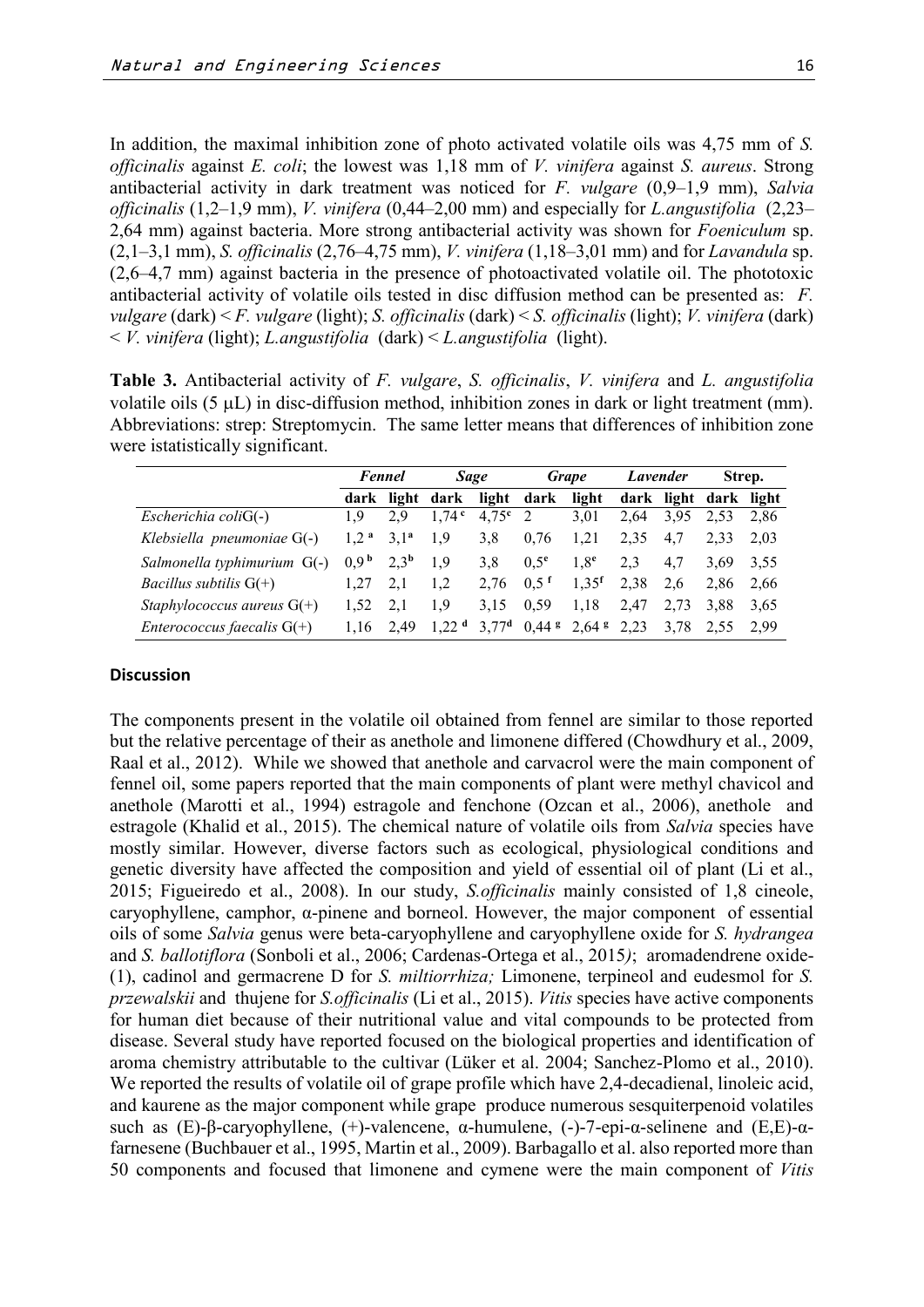*vinifera* (Barbagallo et al., 2014). Lavenders are the most valuable essential-oil bearing crops and widely used for both traditional medicine and aromatic purposes in cosmetics and pharmacological area. All of the lavender species have different percentages of terpenic alcohols (linalool, lavandulol, terpinen-4-ol), camphor, 1,8-cineole, b-caryophyllene (Lis-Balchin, 2002; Harborne & Willams, 2002; Peter, 2004) while we reported that linalool, linalyl acetate, camphor, 1,8-cineole are the main component of *L.angustifolia.*

The volatile oils of *Foeniculum* sp. (fennel), *Salvia* sp. (sage), *Vitis* sp. (grape), *Lavandula* sp. (lavender) are known to be active against a wide variety of microorganisms, including Gram-negative and Gram-positive bacteria. Their antimicrobial actions is assigned to a number of small oil compounds, which also in pure form demonstrate high biological activity. When volatile oils and their compounds absorbed into the cells, producing many toxic radicals, have damaged the membranes or protein structures in the cell (Bakkali et al., 2008). We reported *F.vulgare* volatile oil exhibit more strong antimicrobial activity against Gram-positive bacteria than Gram negative. Many study supported our study, indicating that gram-positive strains of bacteria, especially *B. subtilis*, are less resistant than gram-negative bacteria, especially *E.coli* to fennel oils (Ruberto et al., 2000, Ozcan et al., 2006, La Cantore et al., 2004). The MIC and MCC values indicate that the volatile oil of *Salvia officinalis* was more efficient on all of the microorganisms. This result demonstrated that the antimicrobial action of *S. officinalis* can be attributed to the presence of different concentrations of thujone, 1,8-cineole, camphor and other minor components (Dorman & Deans, 2000; Sur et al., 1991). Salvia species have strong antimicrobial effective even in very low concentrations (Tepe et al., 2005, topçu & Goren, 2007, Martins et al., 2015) as our study.

Our MIC values about the antimicrobial action of *Vitis vinifera* showed that the oil were mostly more effective against the Gram-positive bacteria (*B. Cereus, E. faecalis* and *S. aureus*), compared to the data for the Gram-negative ones. The same results was observed by Boussaada et al., (2008) and Michielin et al., (2009), Oliveira et al., 2013 studying extracts from other methods.

In our experiment, we reported *Lavandula angustifolia* volatile oil contained many antimicrobial compounds, including terpenic alcohols (linalool, lavandulol, terpinen-4-ol), camphor, 1,8-cineole, b-caryophyllene. It was known that especially linalool, among them, was demonstrated to be the strongest active against a wide range of pathogen microorganisms (Cavanagh & Wilkinson, 2002). According to Table 2, The Volatile oil of Lavender were rather active on microorganisms with even low concentrations. This results was consistent with many studies (Kunicka-Styczynska et al., 2009; Hanamanthagouda et al., 2010). In addition, Danh and coworkers showed volatile oil obtained with either hydrodistilled and solvent-extracted from lavender have similarly efficiency and MIC values on microorganisms (Danh et al., 2013). When essential oils and their compartmentation with light exposure absorbed into the cells, producing some toxic radicals, have damaged the membranes or protein structures in the cell (Bakkali et al., 2008). In our study, we compared with photoactivated (light) and nonphotoactivated (dark) volatile oil against pathogen microorganisms. Differences of inhibition zone in dark and light treatment were statistically significant for some plants and microorganisms. They were inhibition zone of *F.vulgare* against *K.pneumoniae* (Gram-): 1,2 mm (dark) and 3,1 mm (light); *F.vulgare* against *S. typhimurium* (Gram-): 0,9 mm (dark) and 2,3 mm (light); *S. officinalis* against *E. coli* (Gram-): 1,74 mm (dark) and 4,75 (light); *S. officinalis* against *E. faecalis* (Gram+): 1,22 mm (dark) and 3,77 mm (light); *V.vinifera* against *S. typhimurium* (Gram-): 0,5 mm (dark) and 1,8 mm (light); *V.vinifera* against *B. subtilis* (Gram+): 0,5 mm (dark) and 1,35 mm (light); *V.vinifera* against *E. faecalis:* (Gram+) 0,44 mm (dark) and 2,64 mm (light).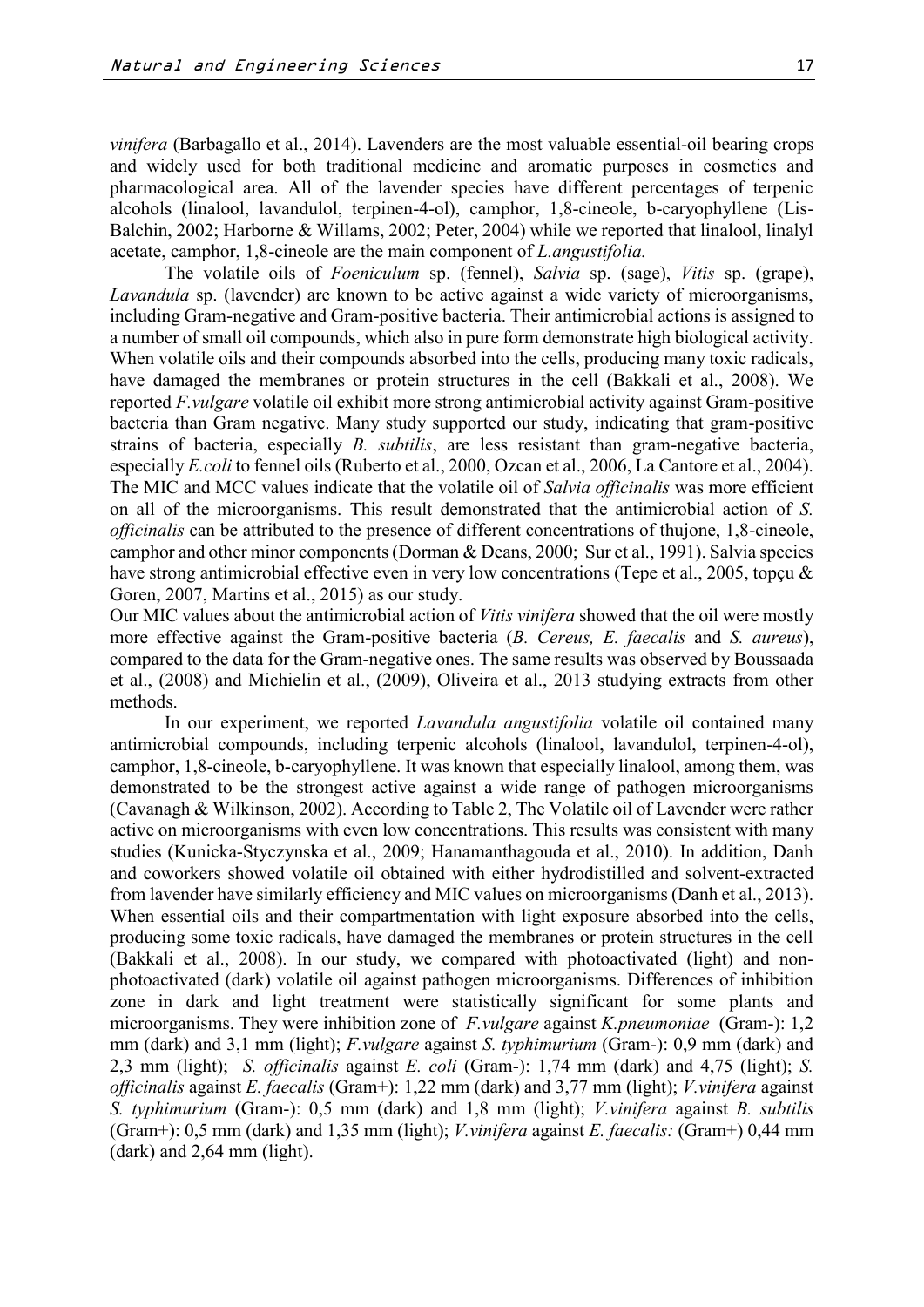It was previously shown that some components in volatile oils studied have phototoxic effect in the cells. Photoactivation of *Citrus* sp. essential oil with ICG and IR diode laser exhibited remarkable lethal effect on *Candida* cells (Fekrazad et al., 2015). Phototoxic activity of *Citrus* is primarily attributed to the limonene, telinene, pinene, sabinene and myrcene abundantly present in the plant (Razzaghi-Abyaneh et al., 2009). Ethanol extracts of *Eugenia uniflora* and *Momordica charantia* showed antibacterial activity against an *E. coli* strain when exposed to UV-A light. *E. uniflora* and M*. charantia* have rich in flavonoids and terpenes (Coutinho et al., 2010). *Citrus bergamia* and *Citrus medica* exhibited a selective cytotoxic activity against the A375 cell line (malignant melanoma). While the volatile oil of *C. bergamia* was characterized by limonene, linalyl acetate, γ-terpinene, linalool and β-pinene as major components, the main compounds of *C. medica* oil were limonene, γ-terpinene, citral, geranial, β-pinene and α-pinene (Menichini et al., 2010). An interesting study was introduced about cow urine which have certain nonvolatile and volatile components which have high antimicrobial activity (Shaw et al., 2007). It was observed that photo-activated cow urine with combined Bavchi and Neem oil had shown synergistic antimicrobial effect on some *Escherichia coli, Staphylococcus aureus, Streptococcus pneumoniae, Bacillus cereus, Lactobacillus acidophilus, Micrococcus luteus* and *Klebisella pneumoniae* (Upadhyay et al., 2010).

According to the researches of photodynamic therapy (PDT), toxic concentration of some substances named photosensitizers (PS) with light in presence of oxygen induce cell destruction. This principle have been used to kill both Gram (+) and Gram (-) bacteria in the antimicrobial photodynamic therapy. Especially, the studies done with synthetic photosensitizers have shown that Gram (-) bacteria were more resistance than Gram (+) because of differences in their cell (Usacheva et al., 2001; Demidova et al., 2004). In our study, volatile oils known natural substances, showed similar effects against both Gram (+) and Gram (-) bacteria with regard to antimicrobial avtivity.

Plant oils have all known pharmacological agent for ages and their constituents are very efficient in treating diseases as antimicrobial agents. However, studies about their phototoxic antimicrobial activity were inadequate. In this study, we compared with photoactivated and non-photoactivated volatile oil against some pathogen bacteria. Differences of inhibition zone were istatistically significant for some plants. Photoactivation of volatile oil studied with light exhibited remarkable lethal effect on bacteria. Thus, when studying an essential oil, it could be of interest to reported phototoxic possible cytotoxic performance its as well as its content.

#### **References**

- Bakkali, F., Averbeck, S., Averbeck, D., Idaomar, M. (2008). Biological effects of essential oils . A review. *Food and Chemical Toxicology*, 46, 446–475.
- Barbagallo, M. G., Pisciotta, A., Saiano, F. (2014). Identification of aroma compounds of *Vitis vinifera* L. flowers by SPME GC-MS analysis. *Vitis*, 53 (2), 111–113.
- Bouhadjera, K., Bendahou, Z. M., Tabti, B. (2005). Anti-microbial Activity of extracts from Algerian Aristida pungens L. *Pakistan Journal Biological Sciences*, 8, 206–210.
- Boussaada, O., Ammar, S., Saidana, D., Chriaa, J., Chraif, I., Daami, M., Helal, A.N., Mighri, Z. (2008). Chemical composition and antimicrobial activity of volatile components from capitula and aerial parts of *Rhaponticum acaule* DC growing wild in Tunisia. *Microbiological Research,* 163, 87–95.
- Buchbauer, G., Jirovetz L, Wasicky M, Nikiforov A. (1995). Aroma from red wine flowers. Z. Lebensm. *Unters Forsch Journal*, 200, 443-446.
- Cardenas-Ortega, N.C., Gonzales-Chavez, M.M., Figueroa-Brito, R., Flores-Macias, A., Romo-Acuncion, D., Martinez-Gonzales, D.E., Perez-Moreno, V., Ramos-Lopez MA.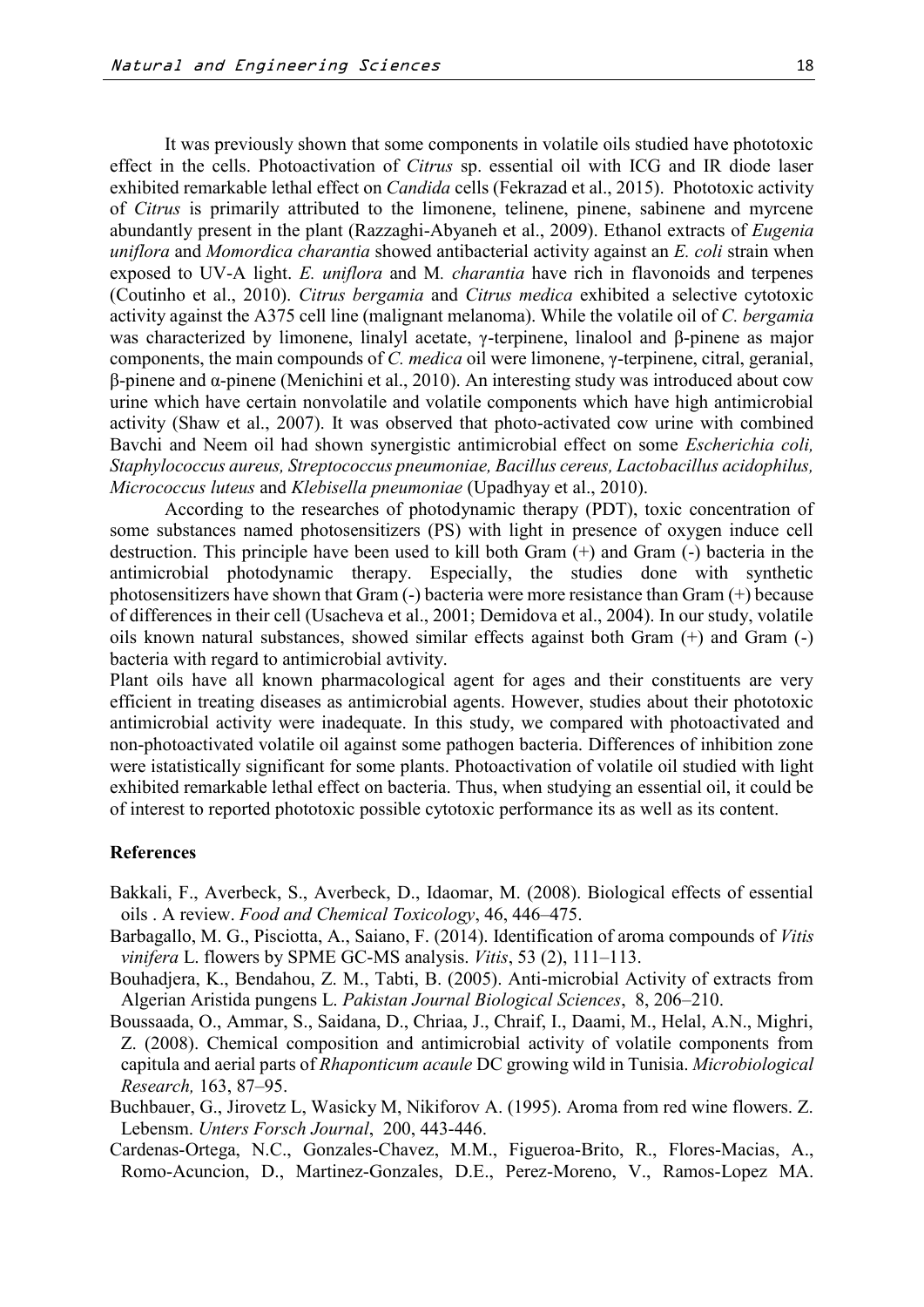(2015). Composition of the essential oil of *Salvia ballotiflore* (Lamiaceae) and its insecticidal activity. Molecules, 20 (15), 8048-8059.

- Cavanagh, H.M.A., Wilkinson, J.M. (2002). Biological Activities of Lavender Essential Oil. *Phytotheraphy research*, 16, 301-308.
- Chowdhury, J.U., Mobarok, M.H., Bhuiyan, M.N.I., Nandi, N.C. (2009). Constituents of essential oils from leaves and seeds of *Foeniculum vulgare* Mill. cultivated in Bangladesh. Bangladesh Journal of Botany, 38(2), 181-183.
- Clinical and Laboratory Standards Institute (CLSI). (2014). *Methods for dilution antimicrobial susceptibility tests for bacteria that grow aerobically*, *approved standard*. 9th edition, National Committee for Clinical Laboratory Standards, Wayne, Pa, USA.
- Council of Europe. (2004). *European Pharmacopoeia*. 5th ed, Strasbourg Cedex, France.
- Coutinho, H.D., Martins, J.G., Siqueira, J.P., Lima, EO. (2010). In vitro screening by phototoxic properties of *Eugenia uniflora* L., *Momordica charantia* L., *Mentha arvensis* L. and *Turnera ulmifolia* L. *Brazilian Journal of Biosciences*, 8(3), 299-301.
- Dabur, R., Gupta, A., Mandal, T.K., Deepak, Singh DD, Bajpai, V., Gurav, A.M., Lavekar GS. (2007). Antimicrobial activity of some Indian medicinal plants. *African Journal of Traditional Complementary Alternative Medicines*, 4(3): 313-318.
- Danh, L.T., Han, L.N., Triet, N.D.A., Zhao, J., Mammucari, R., Foster, N. (2013) Comparison of chemical composition, antioxidant and antimicrobial activity of Lavender (*Lavandula angustifolia* L.) essential oils extracted by supercritical CO<sub>2</sub>, hexane and hydrodistillation. *Food and Bioprocess Technology*, 6, 3481–3489.
- Davis, P.H., Mill, R.R., Tan, K. (1988). *Flora of Turkey and The East Aegean Islands (Suppl.)*. 10.th. Edinburg University Press, Scotland.
- Demidova, T.N., & Hamblin, M.R. (2004). Photodynamic Therapy Targeted to Pathogens. *International Journal Immunopathology and Pharmacology*, 17(3), 245-254.
- Diao, W, Hu, Q.P., Zhang, H., Xu, J.G. (2014). Chemical composition, antibacterial activity and mechanism of action of essential oil from seeds of fennel (*Foeniculum vulgare* Mill.). *Food Control*, 35, 109-116.
- Dorman, H.J.D., & Deans, S.G. (2000). Antimicrobial agents from plants, antibacterial activity of plant volatile oils. *Journal of Applied Microbiology*, 88, 308–316.
- Ebeed, NM., Abdou, H.S., Booles H.F., Salah S.H., Ahmed, E.S., Fahmy K. (2010). Antimutagenic and chemoprevention potentialities of sweet fennel (*Foeniculum vulgare Mill*.) Hot Water Crude Extract. *Journal of American Science*, 6(9), 831-842.
- Erdemoğlu, N., Turan, N.N., Cakıcı, I., Sener, B., Aydın, A. (2006). Antioxidant activities of some Lamiaceae plant extracts. Phytotherapy Research, 20 (1), 9-13.
- Ergul, A., Kazan, K., Aras, S., Cevik, V., Celik, H., Soylemezoglu, G. (2011). AFLP analysis of genetic variation within the two economically important Anatolian grapevine (*Vitis vinifera* L.) varietal groups. Genome, 49 (5), 467-475.
- Fabio, A., Cermelli, C., Fabio, G., Nicoletti, P., Quaglio, P. (2007). Screening of the antimicrobial effect of a variety of essential oils on microorganisms responsible for respiratory infections. *Phytotherapy Research*, 21, 374-377.
- Fekrazad, R., Poorsattar, A., Mir, B., Barghi, V.G., Shams-Ghahfarokhi, M. (2015). Eradication of *C. albicans* and *T. rubrum* with photoactivated indocyanine green, *Citrus aurantifolia* essential oil and fluconazole. Photodiagnosis and Photodynamic Therapy. 12 (2), 289–297.
- Figueiredo, A.C., Barrosso, J.G., Pedro, L.G., Scheffer, J.C. (2008). Factors affecting secondary metabolite production in plants: volatile components and essential oils. *Journal Flavour Fragrance*, 23, 213–226.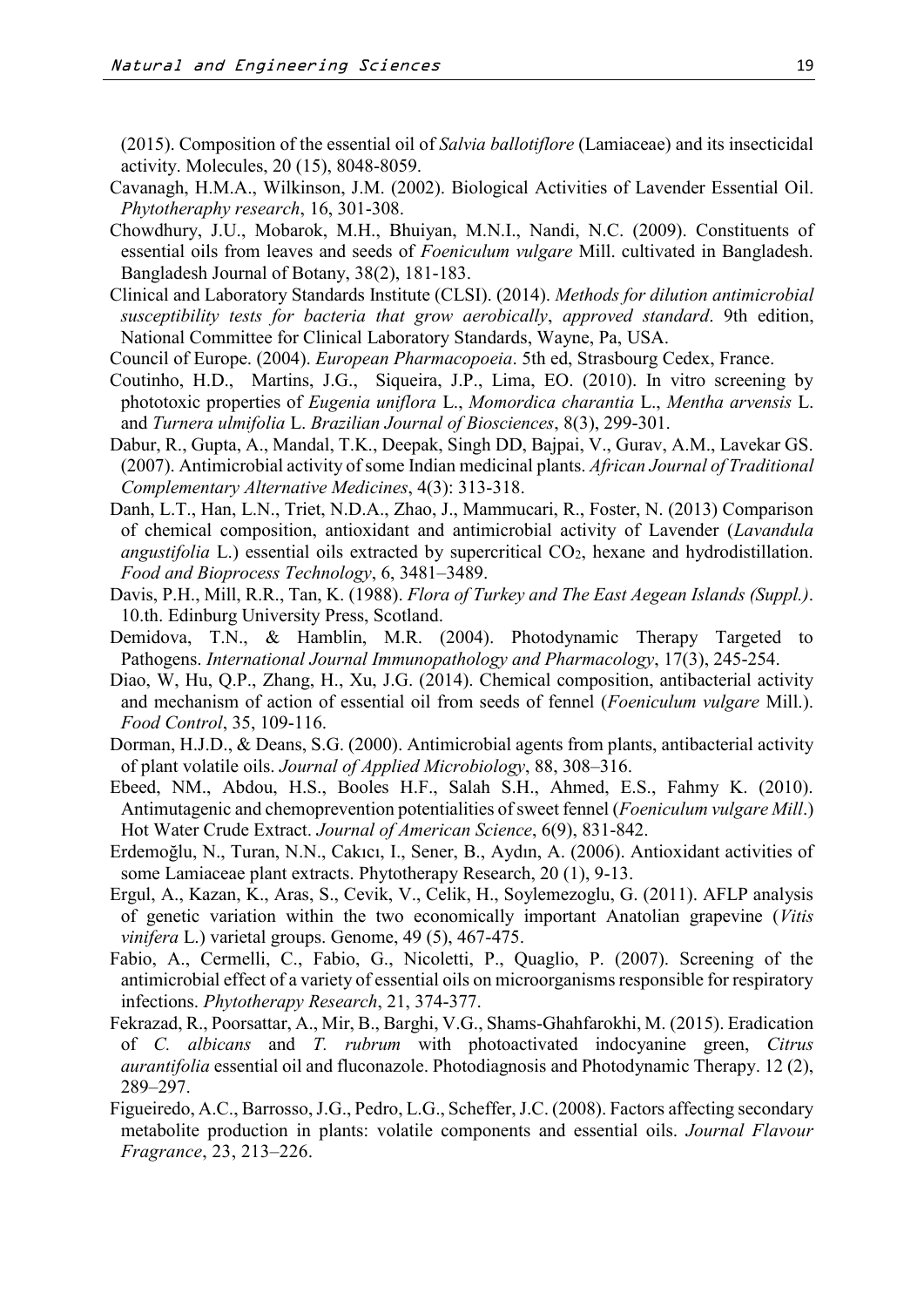- Hanamanthagouda, M.S., Kakkalameli, S.B., Naik, P.M., Nagella, P., Seetharamareddy, H. R., Murthy, H. N. (2010). Essential oils of Lavandula bipinnata and their antimicrobial activities. *Food Chemistry*, 118, 836–839
- Harborne, J.B., & Willams, C.A. (2002). *In Lavender-The Genus Lavandula, Medicinal and aromatic plants – Industrial Profiles*, M. Lis-Balchin (ed.). London.
- Hongratanaworakit, T. (2011). Aroma-therapeutic effect of massage blended essential oils on humans. *Natural Product Communications*, 6, 1199–1204.
- Kamatou, G.P.P., Van Zyl, R.L., Davids, H., Van Heerden, F.R., Lourens, A.C.U., Viljoen, A.M. (2008). Antimalarial and anticancer activities of selected South African Salvia species and isolated compounds from *S. radula*. South African Journal of Botany, 74 (2), 238-43.
- Khalid, S., Mohamed, Bammou., Mhamed, R., Tariq, B.E.D., Fatima, J., Laila, N., Lhoussaine, E.R. (2015). Antifungal potential of the Seed and Leaf *Foeniculum vulgare* Mill essential Oil in liquid and vapor phase against phytopathogenic fungi. *Journal of Applied Pharmaceutical Science*, 11, 050-054.
- Kooti, W., Moradi, M., Ali-Akbari, S., Sharafi-Ahvazi1, N., Asadi-Samani, M., Ashtary-Larky, Damoon. (2015). Therapeutic and pharmacological potential of *Foeniculum vulgare* Mill: a review. *Journal of HerbMed Pharmacology*, 4(1), 1-9.
- Kunicka-Styczynska, A.M., Kalemba, D., Sikora, D. (2009). Antimicrobial activity of lavender, tea tree and lemon oils in cosmetic preservative systems. *Journal of Applied Microbiology*, 107, 1903–1911.
- Li, B., Zhang, C., Penga, L., Lianga, Z., Yane, X., Zhue, Y, Liu, Y. (2015). Comparison of essential oil composition and phenolic acid content of selected Salvia species measured by GC–MS and HPLC methods. *Industrial Crops and Products*, 69, 329–334.
- Lis-Balchin, & M., Hart, S. (1999). Studies on the mode of action of the essential oil of lavender (Lavandula angustifolia P. Miller). *Phytotherapy Research*, 13, 540–542.
- Lis-Balchin, M. (2002). *In Lavender, The Genus Lavandula, Medicinal and aromatic plants - Industrial Profiles*, M. Lis-Balchin (ed.). London.
- Lo Cantore, P., Iacobellis, N.S., De Marco, A., Capasso, F., Senatore, F. (2004). Antibacterial activity of *Coriandrum sativum* L. and *Foeniculum vulgare* Miller Var. vulgare (Miller) essential oils. *Journal of Agricultura Food Chemistry*, 52, 7862–7866.
- Lopez, A., Hudson, J.B., Towers, G.H.N. (2001). Antiviral and antimicrobial activities of Colombian medicinal plants. *Journal of Ethnopharmacology*, 77, 189-196.
- Lüker, J., Bowen, P., Bohlmann, J. (2004). Vitis vinifera terpenoid cyclases: functional identification of two sesquiterpene synthase cDNAs encoding (+)-valencene synthase and (- )-germacrene D synthase and expression of mono- and sesquiterpene synthase in grapevine flowers and berries. *Phytochemistry,* 65, 2649-2659.
- Marotti, M., Piccaglia, R., Giovanelli, E., Stanley, G.D., Eaglesham E. (1994). Effects of variety and ontogenic stages on the essential oil composition and biological activity of fennel (*Foeniculum vulgare* Mill.). *Journal of Essential Oil Research*, 6: 57-62.
- Martin, D.M., Toub, O., Chiang, A., Lo, B.C., Ohse, S., Lund, S.T., Bohlmann, J. (2009). The bouquet of grapevine (*Vitis vinifera* L. cv. *Cabernet Sauvignon*) flowers arises from the biosynthesis of sesquiterpene volatiles in pollen grains. *Proceedings of Nattional Academy of Sciences*, 106, 7245-7250.
- Martins, N., Barros, L., Santos-Buelga, C., Henriques, M., Silva S., Ferreira, I.C.F.R. (2015). Evaluation of bioactive properties and phenolic compounds in different extracts prepared from *Salvia officinalis* L., *Food Chemistry*. 170, 378–385.
- McFarland J. (1987). Standardizasyon bacteria culture for the disc diffusion assay. *Journal of American Medical Association*, 49, 1176-1178.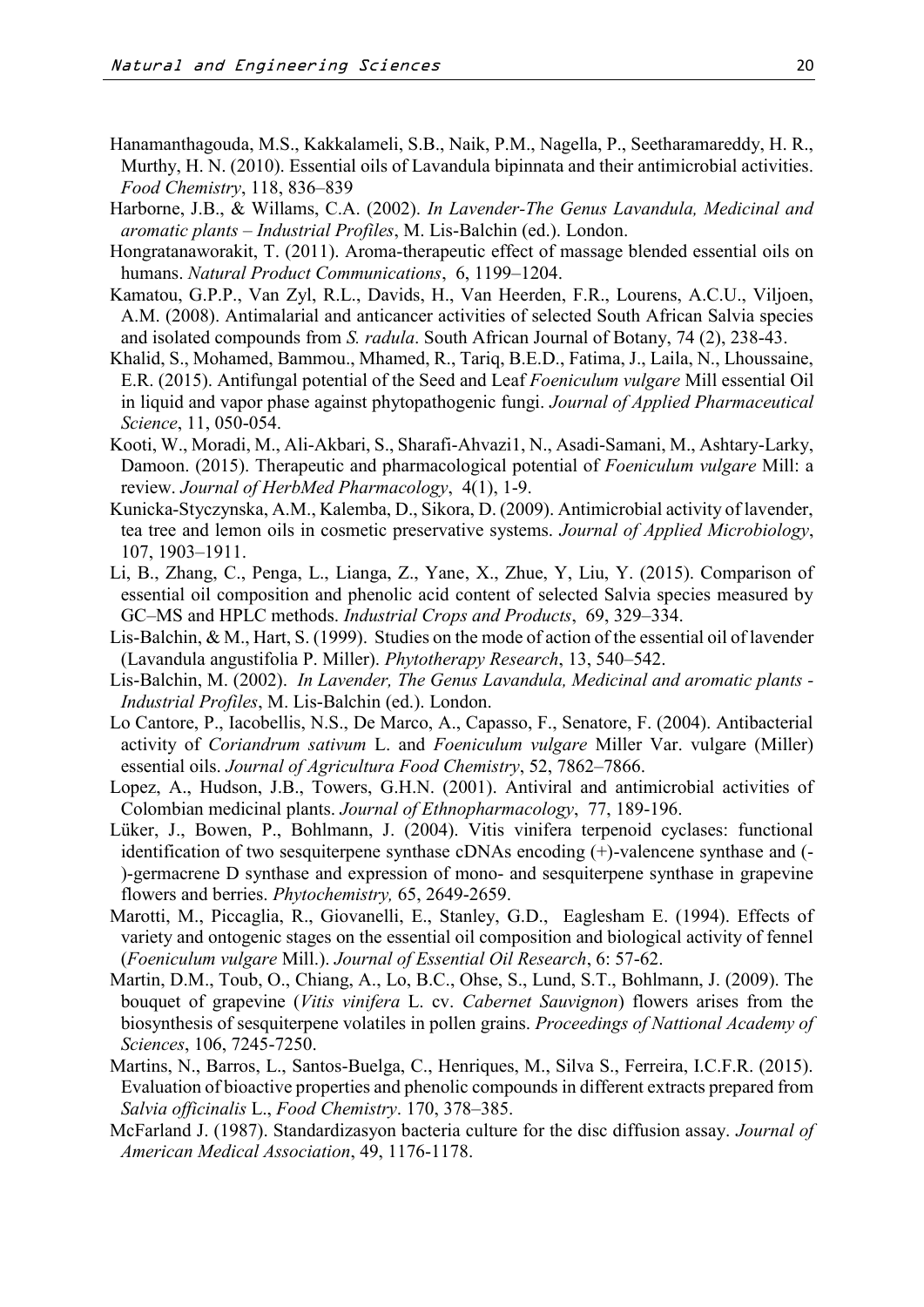- Menichini, F., Tundis, R., Loizzo, M.R., Bonesi, M., Provenzano, E., de Cindio, B., Menichini, F. (2010). In vitro photo-induced cytotoxic activity of *Citrus bergamia* and *C. medica* L. *Pharmaceutical Biology*, 48 (9), 1059–1065.
- Michielin, E.M.Z., Bresciani, L.F.V., Danielski, L., Yunes, R.A., Ferreira, S.R.S. 2005. Composition profile of horsetail (*Equisetum giganteum* L.) oleoresin: comparing SFE and organic solvents extraction. *Journal of Supercritical Fluids*, 33, 131–138.
- Oliveira, D,A., Salvador, A.A., Smânia, A., Smânia, E.F.A., Maraschin, M., Ferreira, S.R.S. (2013). Antimicrobial activity and composition profile of grape (*Vitis vinifera*) pomace extracts obtained by supercritical fluids. *Journal of Biotechnology,* 164, 423–432.
- Ozcan, B., Esen, M., Sangun, M.K., Coleri, A., Caliskan, M. (2010). Effective antibacterial and antioxidant properties of methanolic extract of *Laurus nobilis* seed oil. *Journal of Environmental Biology*, 31, 637-41.
- Ozcan, M.M., Chalchat, J.C., Arslan, D., Ates, A., Unver, A. (2007). Comparative essential oil composition and antifungal effect of bitter fennel (*Foeniculum vulgare* ssp. *piperitum*) fruit oils obtained during different vegetation. *Journal of Medicinal Food*, 9(4), 552-561.
- Ozcan, M.M., Sagdic, O., Ozkan, G. (2006). Inhibitory effects of spice essential oils on the growth of *Bacillus species*. *Journal of Medicinal Food* , 9 (3), 418–421.
- Parekh, J., & Chanda, S. (2006). In-vitro Antimicrobial Activities of Extracts of Launaea procumbens Roxb. (Labiateae), *Vitis vinifera* L. (Vitaceae) and Cyperus rotundus L. (Cyperaceae). *African Journal of Biomedical Research*, 9, 89-93.
- Peter, K.V. (2004). Handbook of Herbs and Spices, 2. CRC Press, Woodhead Publishing: Cambridge.
- Prabuseenivasan, S., Jayakumar, M., Ignacimuthu, S. (2006). In vitro antibacterial activity of some plant essential oils. *BMC complementary Alternative Medicine*, 6, 39–45.
- Raal A, Orav A and Arak E. Essential oil composition of Foeniculum vulgare Mill. fruits from pharmacies in different countries. Nat. Prod. Res., 2012; 26(13): 1173-1178
- Rahimmalek, M., Sayed Tabatabaei, B. E., Etemadi, N., Goli, S. A. H, Arzani, A. and Zeinali, H. (2009). Essential oil variation among and within six Achillea species transferred from different ecological regions in Iran to the Field Conditions. *Industrial Crops and Products*, 29, 348-355.
- Razzaghi-Abyaneh, M., Shams-Ghahfarokhi, M., Rezaee, M.B., Jaimand, K., Alinezhad S., Saberi R., Yoshinari, T. (2009). Chemical composition and antiaflatoxigenic activity of *Carum carvi* L., *Thymus vulgaris* and *Citrus aurantifolia* essential oils. *Food Control*, 20, 1018–1024.
- Ruberto, G., Baratta, M.T., Deans, S. G., Dorman. H. J. (2000). Antioxidant and antimicrobial activity of Foeniculum vulgare and Crithmum maritimum essential oils. *Planta Medica*, 66 (8), 687–693.
- Sanchez-Palomo, E., Garcia-Carpintero, G., Alonsovillegas, R., Gonzales Vinas, M.A. (2010). Characterization of aroma compounds of Verdejo white wines from the La Mancha region by odour activity values*. Flavour and Fragrance*, 25, 456-462.
- Shaw, S.L., Mitloehner, F.M., Jackson, W., Depeters, E.J., Fadel, J.G., Robinson, P.H., Holzinger, R., Goldstein, A.H. (2007). Volatile organic compound emissions from dairy cows and their wastes as measured by protontransfer–reaction mass spectrometry. Environmental Science Technology, 14, 1310-1316.
- Sonboli, A., Babakhani, B., Reza, M.A. (2006). Antimicrobial activity of six constituents of essential oil from Salvia. *A Journal of Biosciences*, 61, 160-164.
- Sur, S.V., Tuljupa, F.M., Sur, L.I. (1991). Gas chromatographic determination of monoterpenes in essential oil medicinal plants. *Journal of Chromatography*, 542, 451–458.